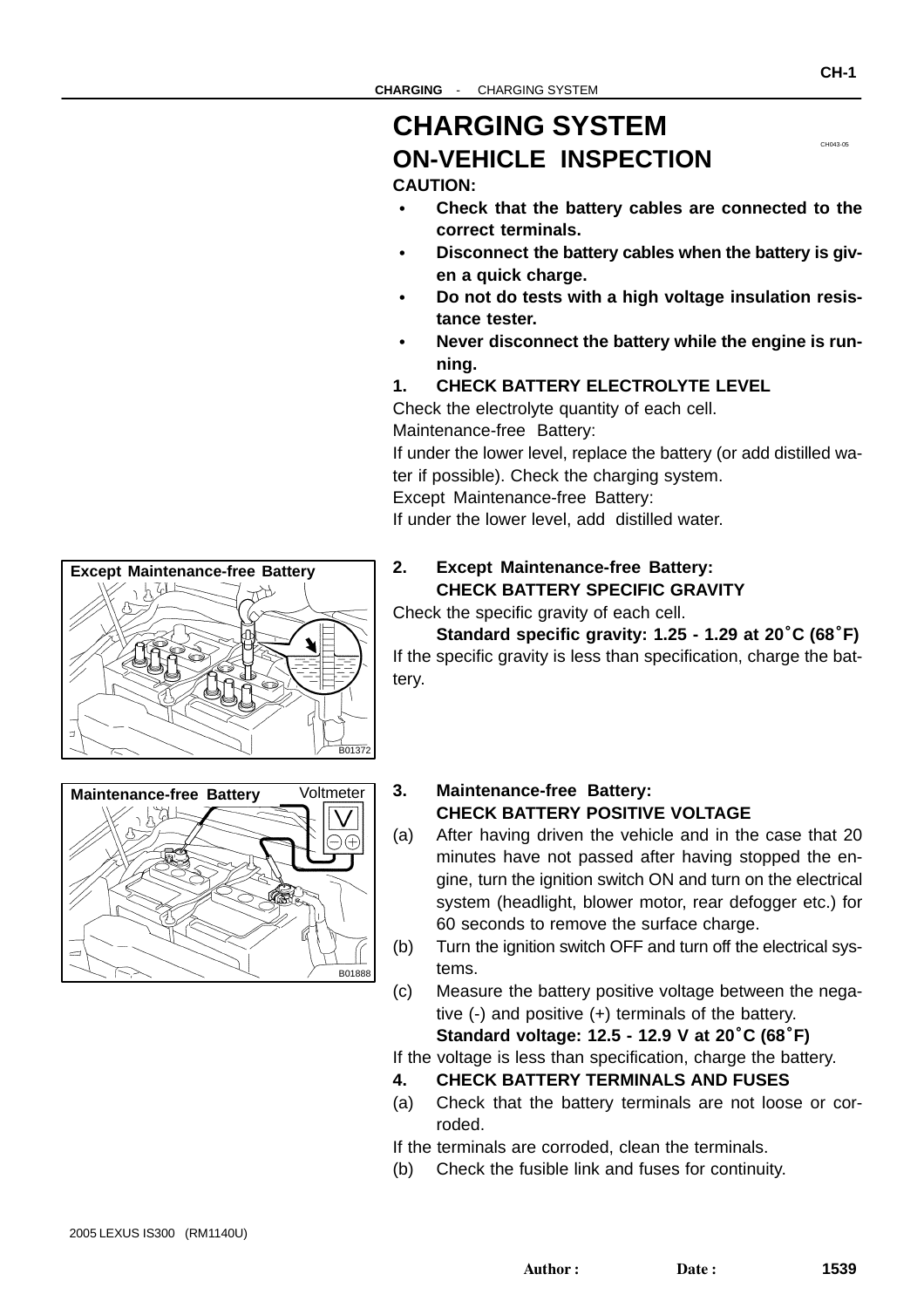#### **CHARGING** - CHARGING SYSTEM











#### **5. INSPECT DRIVE BELT**

(a) Visually check the drive belt for excessive wear, frayed cords, etc.

If necessary, replace the drive belt.

HINT:

 $\bullet$ 

- $\bullet$  Cracks on the rib side of a drive belt are considered acceptable. If the drive belt has chunks missing from the ribs, it should be replaced.
- (b) Check the belt tensioner operation.
	- (1) Remove the engine under cover.
	- (2) Using SST, the drive belt tension can be released by turning the belt tensioner clockwise from the bottom side.
	- SST 09216-00041
	- (3) Install the engine under cover.
	- (4) Check that the belt tensioner moves downward when the drive belt is pressed down at the points indicated in the illustration with approx. 98 N (10 kgf, 22.0 lbf) of force.
	- (5) Check the alignment of the belt tensioner pulley to make sure the drive belt will not slip off the pulley.

If necessary, replace the belt tensioner.

(6) Check that the arrow mark on the belt tensioner falls within area A of the scale.

If it is outside area A, replace the drive belt. HINT:

- When a new belt is installed, it should lie within area B. If not, the drive belt is not correct.
- After installing a drive belt, check that it fits properly in the ribbed grooves.
- Check by hand to confirm that the belt has not slipped out of the groove on the bottom of the pulley.
- **6. VISUALLY CHECK GENERATOR WIRING AND LIS-TEN FOR ABNORMAL NOISES**
- (a) Check that the wiring is in good condition.
- (b) Check that there is no abnormal noise from the generator while the engine is running.

2005 LEXUS IS300 (RM1140U)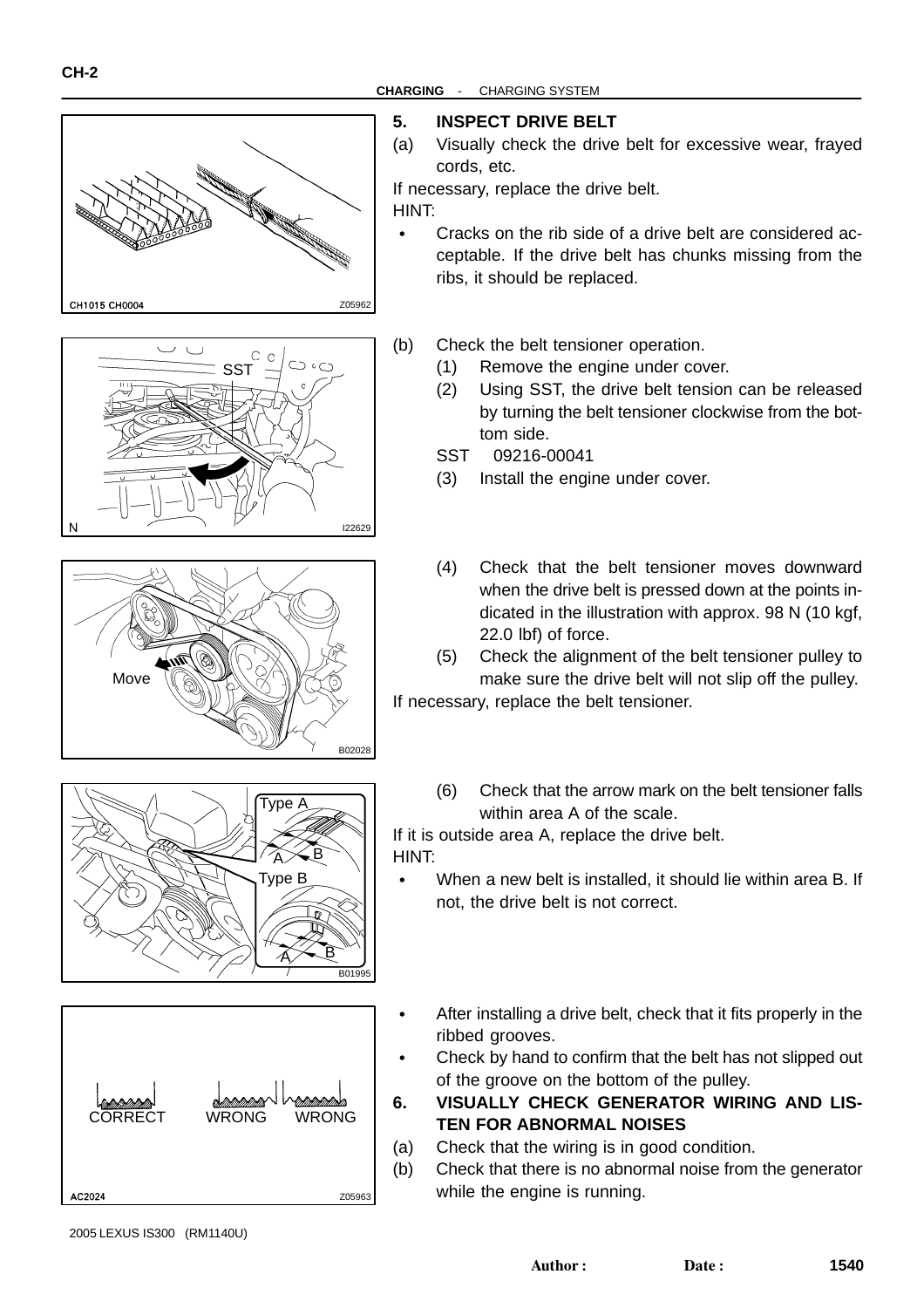- **7. CHECK CHARGE WARNING LIGHT CIRCUIT**
- (a) Warm up the engine and then turn it off.
- (b) Turn off all accessories.
- (c) Turn the ignition switch "ON". Check that the charge warning light is lit.
- (d) Start the engine. Check that the light goes off.

If the light does not go off as specified, troubleshoot the charge light circuit.



If a battery/generator tester is available, connect the tester to the charging circuit as per manufacturer's instructions.

- (a) If a tester is not available, connect a voltmeter and ammeter to the charging circuit as follows:
	- Disconnect the wire from terminal B of the generator, and connect it to the negative (-) probe of the ammeter.
	- Connect the positive (+) probe of the ammeter to terminal B of the generator.
	- Connect the positive (+) probe of the voltmeter to terminal B of the generator.
	- Ground the negative (-) probe of the voltmeter.
- (b) Check the charging circuit as follows:

With the engine running from idling to 2,000 rpm, check the reading on the ammeter and voltmeter.

#### **Standard amperage: 10 A or less Standard voltage: 13.2 - 14.8 V**

If the voltmeter reading is more than standard voltage, replace the voltage regulator.

If the voltmeter reading is less than standard voltage, check the voltage regulator (See page [CH-9](#page-0-0) ).

#### **9. INSPECT CHARGING CIRCUIT WITH LOAD**

- (a) With the engine running at 2,000 rpm, turn on the high beam headlights and place the heater blower switch at "HI".
- (b) Check the reading on the ammeter.

#### **Standard amperage: 30 A or more**

If the ammeter reading is less than the standard amperage, repair the generator.

HINT:

If the battery is fully charged, the indication will sometimes be less than standard amperage.

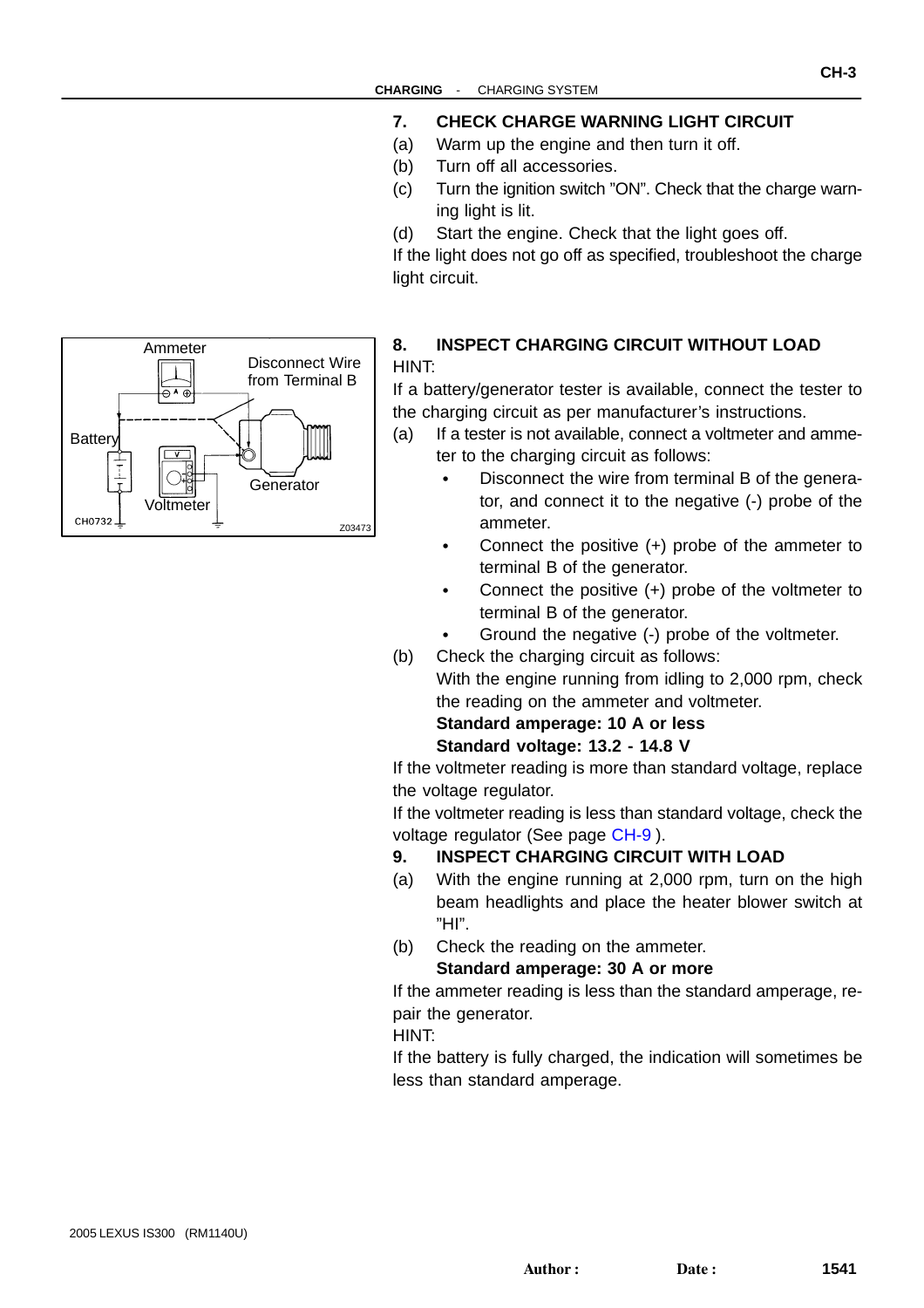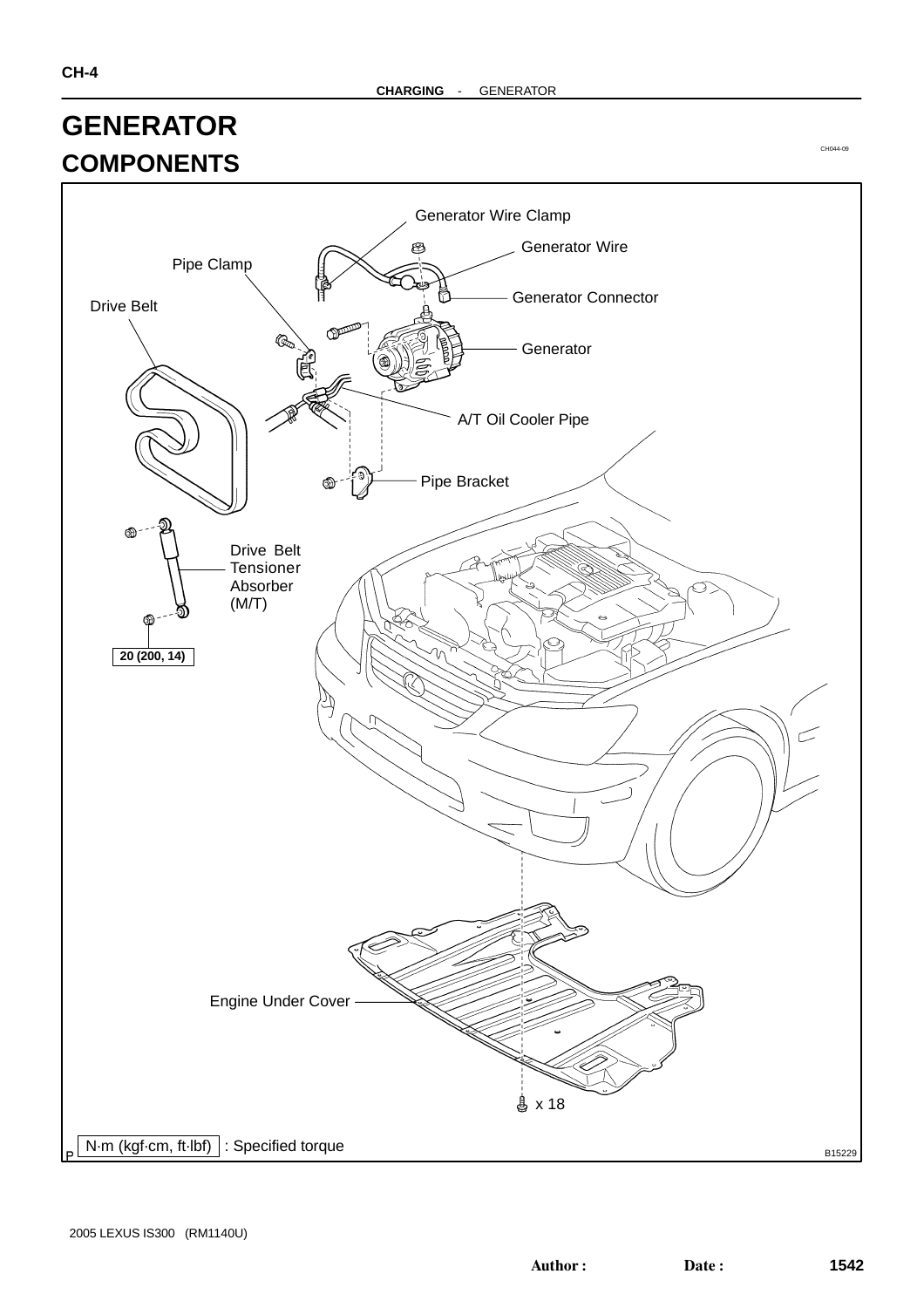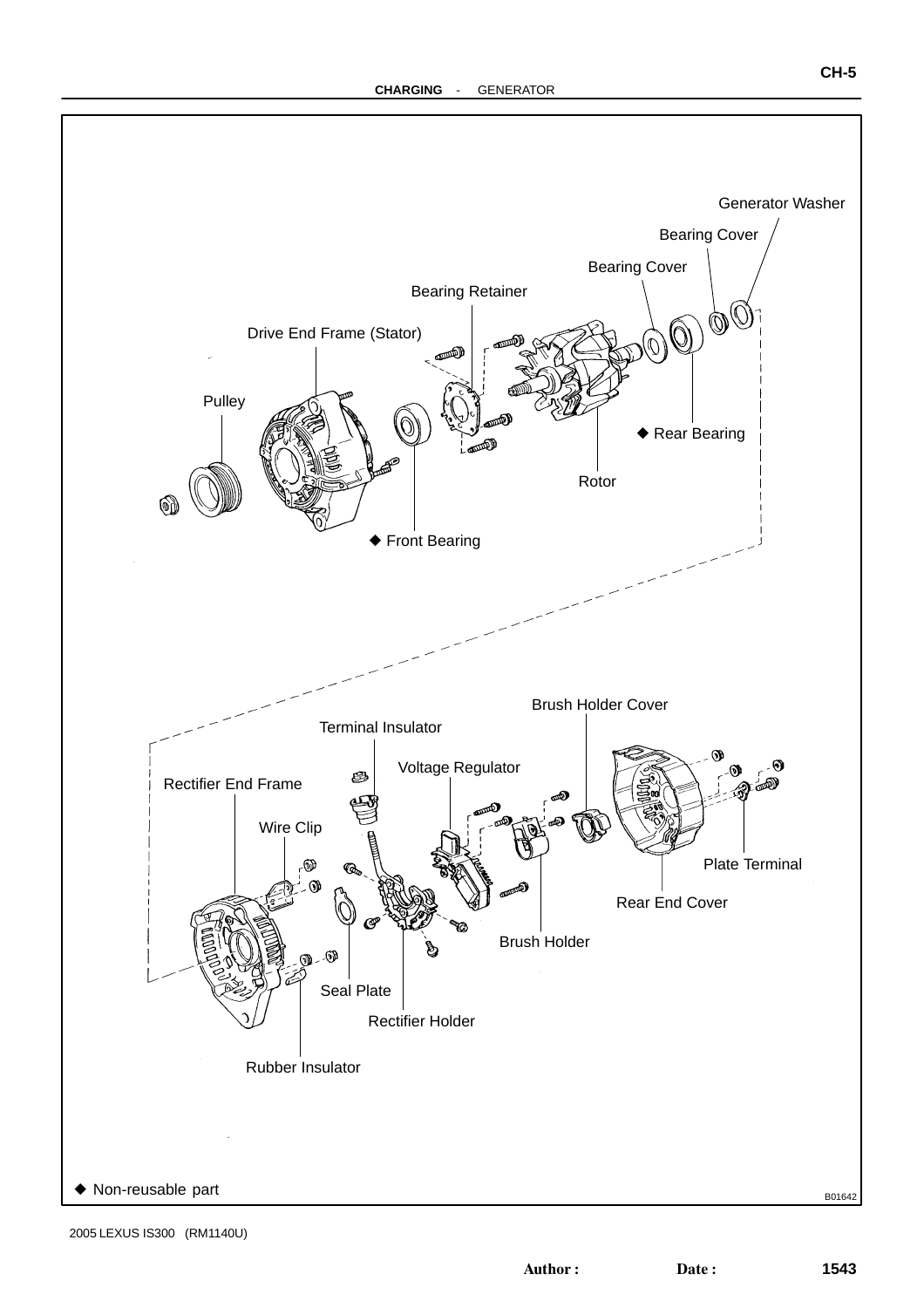### **REMOVAL**

- **1. REMOVE ENGINE UNDER COVER**
- **2. M/T:**

#### **REMOVE DRIVE BELT TENSIONER ABSORBER**

CH045-08

Remove the 2 nuts and absorber.

**Torque: 20 N·m (200 kgf·cm, 14 ft·lbf)**



#### **3. REMOVE DRIVE BELT**

Using SST, loosen the belt tension by turning the belt tensioner clockwise from the bottom side, and remove the drive belt.

SST 09216-00041

**NOTICE:**

**At the time of installation, do an on-vehicle inspection (See page [CH-1](#page-0-0) ).**

# B01646

#### **4. REMOVE GENERATOR**

- (a) Disconnect the generator connector.
- (b) Remove the rubber cap and nut, and disconnect the generator wire.





- (c) Disconnect the engine wire clamp from the wire clip on the generator.
- (d) Remove the bolt and pipe clamp, and disconnect the 2 A/T oil cooler pipes from the generator.

(e) Remove the bolt, nut, pipe bracket and generator. **Torque: 40 N·m (400 kgf·cm, 30 ft·lbf)**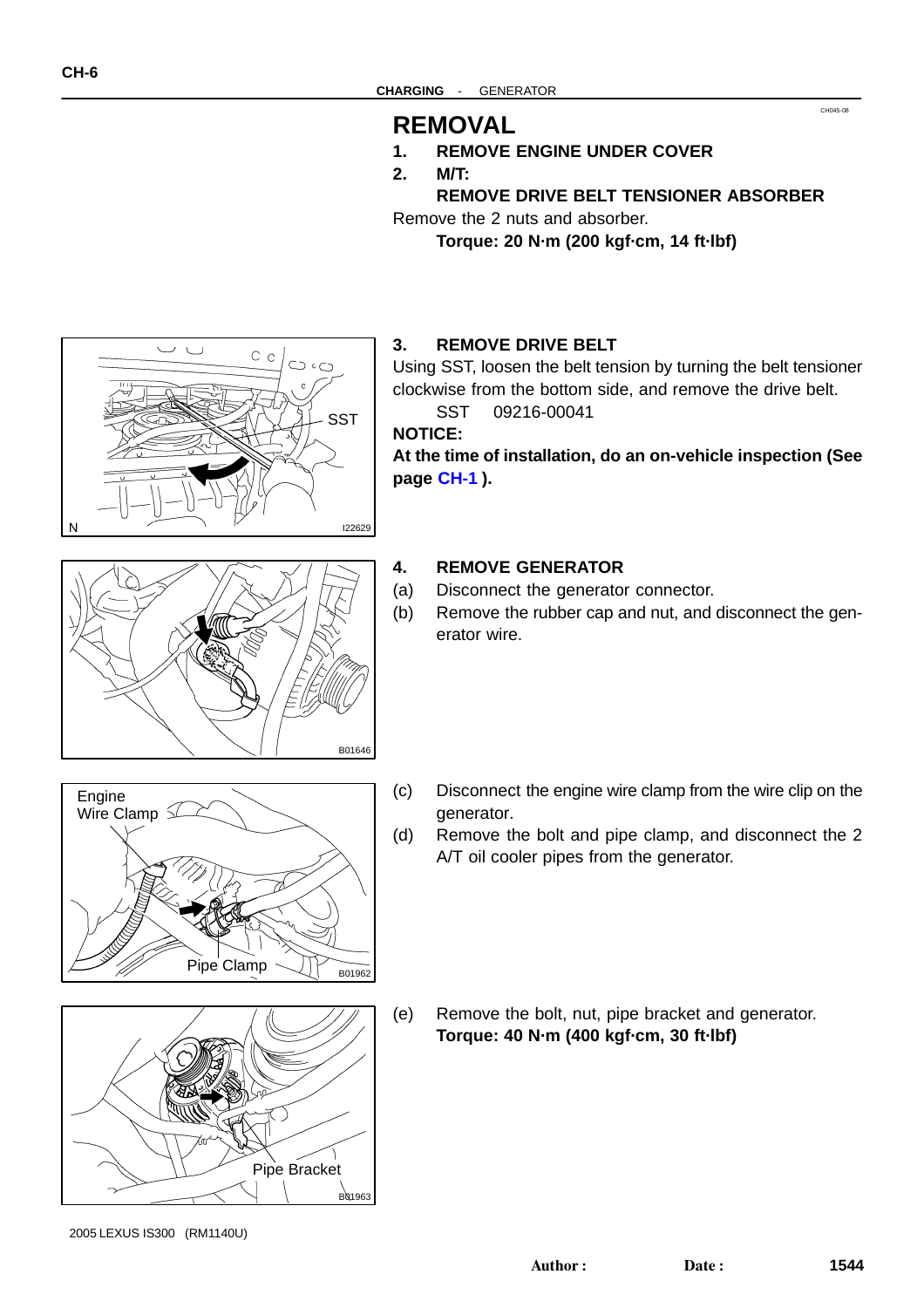

# **DISASSEMBLY**

- **1. REMOVE REAR END COVER**
- (a) Remove the nut and terminal insulator.



(b) Remove the bolt, 3 nuts, plate terminal, end cover and brush holder cover.

- B01997
- **2. REMOVE BRUSH HOLDER AND VOLTAGE REGULA-TOR**
- (a) Remove the 5 screws, brush holder and voltage regulator.
- (b) Remove the seal plate from the rectifier end frame.



#### **3. REMOVE RECTIFIER HOLDER**

- (a) Remove the 4 screws and rectifier holder.
- (b) Remove the 4 rubber insulators.



#### **4. REMOVE PULLEY**

- (a) Hold SST (A) with a torque wrench, and tighten SST (B) clockwise to the specified torque. SST 09820-6301 1 **Torque: 39 N·m (400 kgf·cm, 29 ft·lbf)**
- (b) Check that SST (A) is secured to the rotor shaft.

CH046-10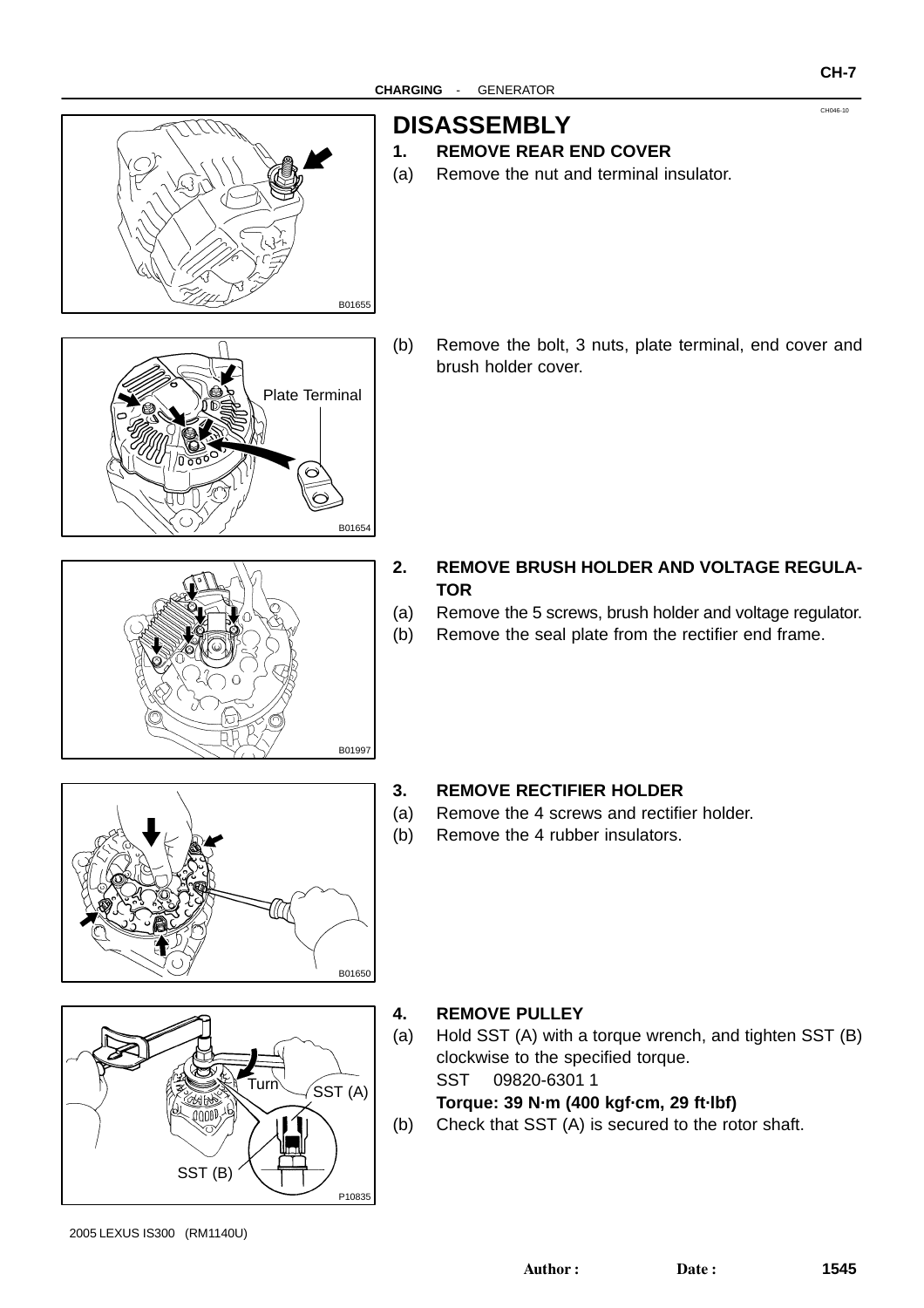





- **CHARGING** GENERATOR
	- (c) Mount SST (C) in a vise.
	- (d) Insert SST (B) into SST (C), and attach the pulley nut to SST (C).
	- (e) To loosen the pulley nut, turn SST (A) in the direction shown in the illustration.

#### **NOTICE:**

**To prevent damage to the rotor shaft, do not loosen the pulley nut more than one-half of a turn.**

- (f) Remove the generator from SST (C).
- (g) Turn SST (B), and remove SST (A and B).
- (h) Remove the pulley nut and pulley.

- **5. REMOVE RECTIFIER END FRAME**
- (a) Remove the 4 nuts and wire clip.



- (b) Using SST, remove the rectifier end frame. SST 09950- 40011 (09951- 04020, 09952- 04010, 09953-04030, 09954-04010, 09955-04041)
- (c) Remove the generator washer.
- **6. REMOVE ROTOR FROM DRIVE END FRAME**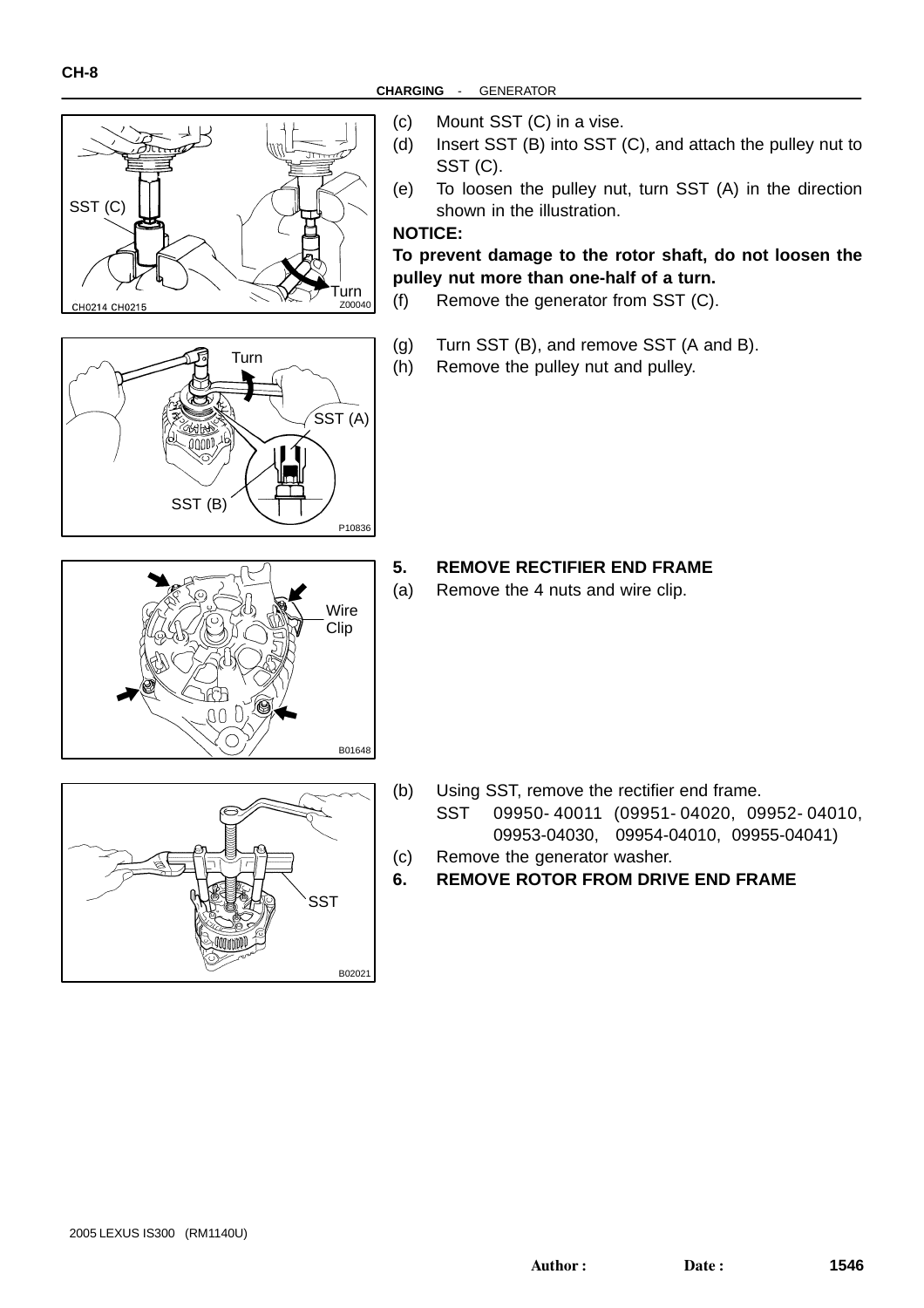

# B14407 F B **Ohmmeter** Ω



# **INSPECTION**

#### **1. INSPECT VOLTAGE REGULATOR**

(a) Using an ohmmeter, check the continuity between terminals F and B.

**Standard:**

**When the positive and negative poles between terminals F and B are exchanged, there is continuity in one way but no continuity in another way.**

If the continuity is not as specified, replace the regulator.

(b) Using an ohmmeter, check the continuity between terminals F and E.

**Standard:**

**When the positive and negative poles between terminals F and E are exchanged, there is continuity in one way but no continuity in another way.**

If the continuity is not as specified, replace the regulator.



#### **2. INSPECT ROTOR**

(a) Check rotor for open circuit. Using an ohmmeter, check that there is continuity between the slip rings. **Standard resistance: 2.1 - 2.5** Ω **at 20**°**C (68**°**F)**

If there is no continuity, replace the rotor.



(b) Check the rotor for ground. Using an ohmmeter, check that there is no continuity between the slip ring and rotor. If there is continuity, replace the rotor.



- (c) Check that the slip rings are not rough or scored. If rough or scored, replace the rotor.
- (d) Using vernier calipers, measure the slip ring diameter. **Standard diameter: 14.2 - 14.4 mm (0.559 - 0.567 in.) Minimum diameter: 12.8 mm (0.504 in.)**

If the diameter is less than minimum, replace the rotor.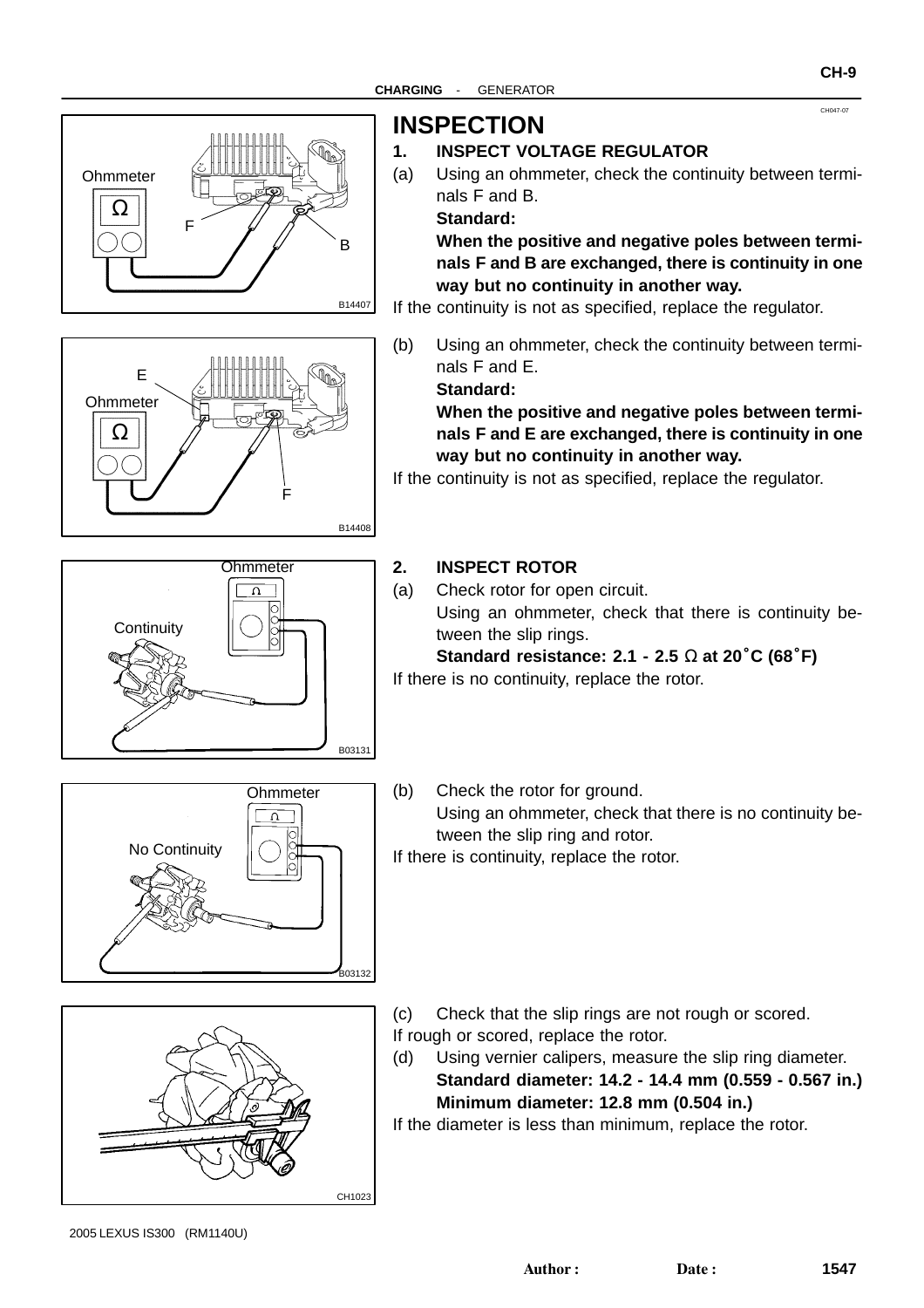

**CHARGING** - GENERATOR

#### **3. INSPECT STATOR (DRIVE END FRAME)**

- (a) Check the stator for open circuit.
- Using an ohmmeter, check that there is continuity between the coil leads.

If there is no continuity, replace the drive end frame assembly.



(b) Check the stator for ground. Using an ohmmeter, check that there is no continuity between the coil lead and drive end frame.

If there is continuity, replace the drive end frame assembly.







**4. INSPECT BRUSHES**

Using vernier calipers, measure the exposed brush length.

- **Standard exposed length:**
- **9.5 11.5 mm (0.374 0.453 in.)**

#### **Minimum exposed length: 1.5 mm (0.059 in.)**

If the exposed length is less than minimum, replace the brush holder assembly.

#### **5. INSPECT RECTIFIERS (RECTIFIER HOLDER)**

(a) Check the positive (+) rectifier.

- (1) Using an ohmmeter, connect one tester prob to the positive (+) terminal and the other to each rectifier terminal.
- (2) Reverse the polarity of the tester probes and repeat step (a).
- (3) Check that one shows continuity and the other shows no continuity.

If continuity is not as specified, replace the rectifier holder.

- (b) Check the negative (-) rectifier.
	- (1) Using an ohmmeter, connect one tester probe to each negative (-) terminal and the other to each rectifier terminal.
	- (2) Reverse the polarity of the tester probes and repeat step (a).
	- (3) Check that one shows continuity and the other shows no continuity.

If continuity is not as specified, replace the rectifier holder.

2005 LEXUS IS300 (RM1140U)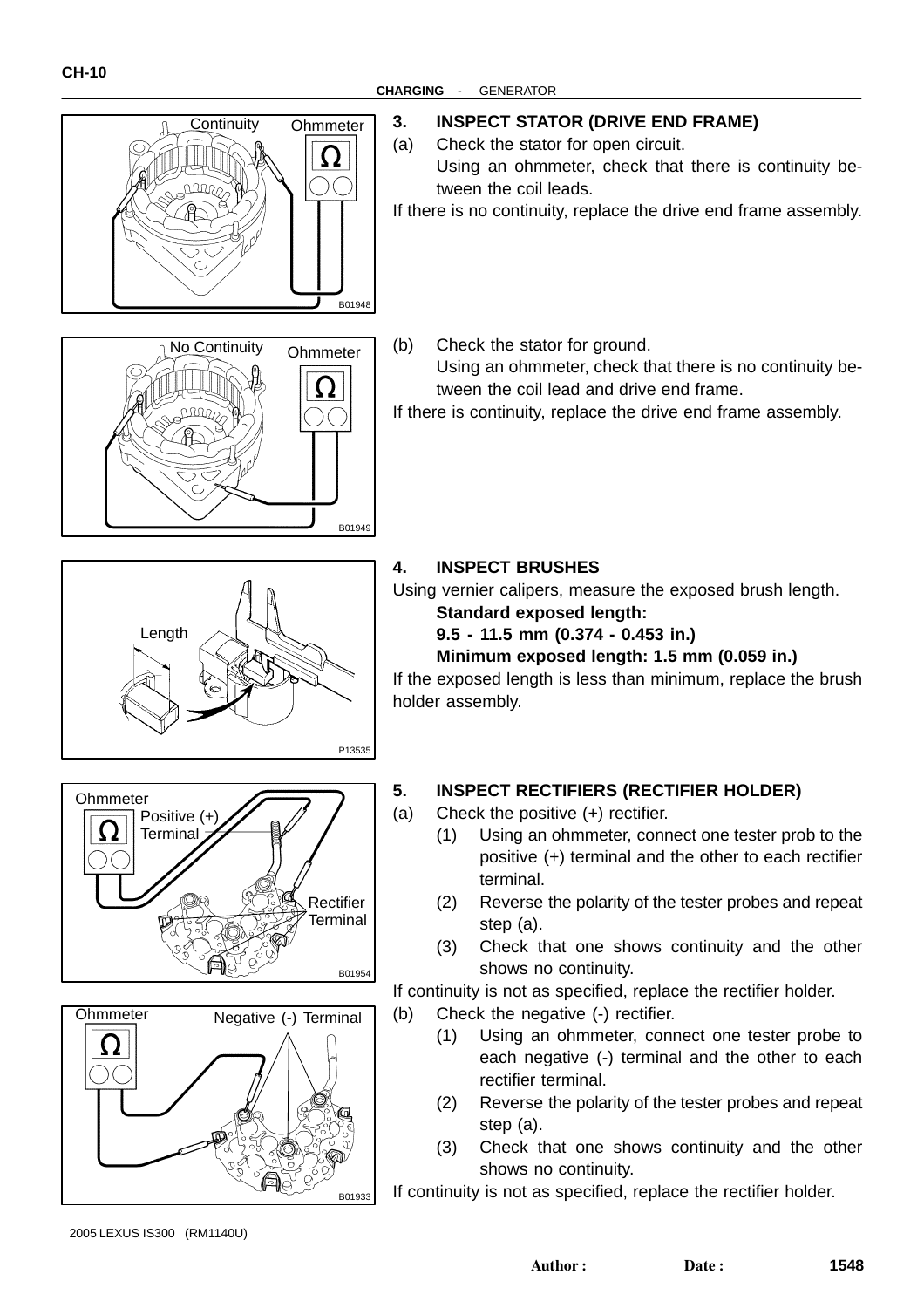Check the bearing is not rough or worn. If necessary, replace the bearing (See page [CH-12](#page-0-0) ).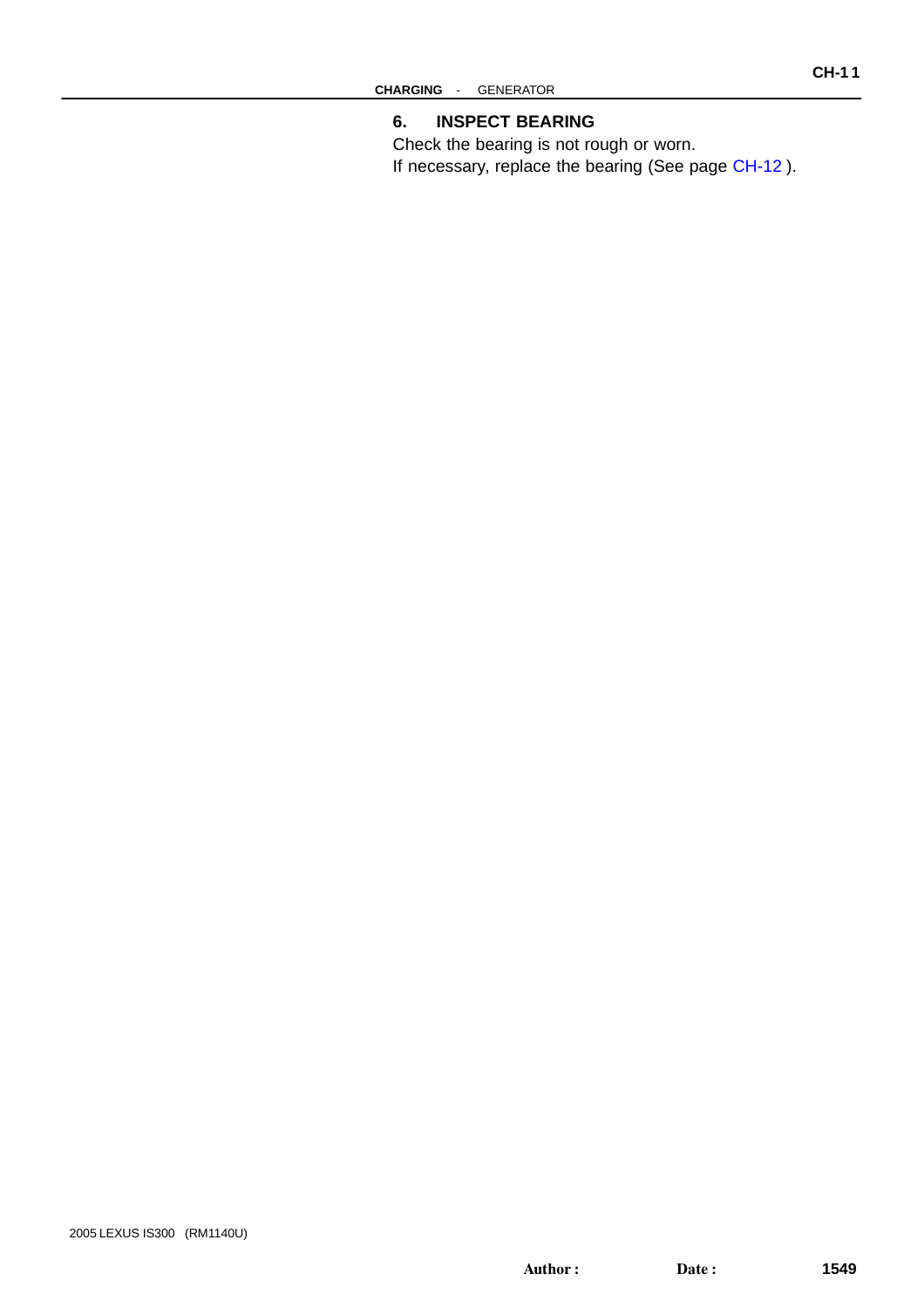

# **REPLACEMENT**

- **1. REPLACE FRONT BEARING**
- (a) Remove the 4 screws and bearing retainer.



(b) Using a socket wrench and press, press out the bearing.



- 
- (c) Using SST and a press, press in a new bearing. SST 09950-60010 (09951-00500)
- (d) Install the bearing retainer with the 4 screws. **Torque: 3.0 N·m (31 kgf·cm 27 in.·lbf)**

- **2. REPLACE REAR BEARING**
- (a) Using SST, remove the bearing cover (outside) and bearing.
	- SST 09820-00021

**NOTICE:**

N00581

**SST** 

**Be careful not to damage the fan.**

- P13567 Bearing Cover
- (b) Remove the bearing cover (inside).
- (c) Place the bearing cover (inside) on the rotor.

2005 LEXUS IS300 (RM1140U)

CH048-08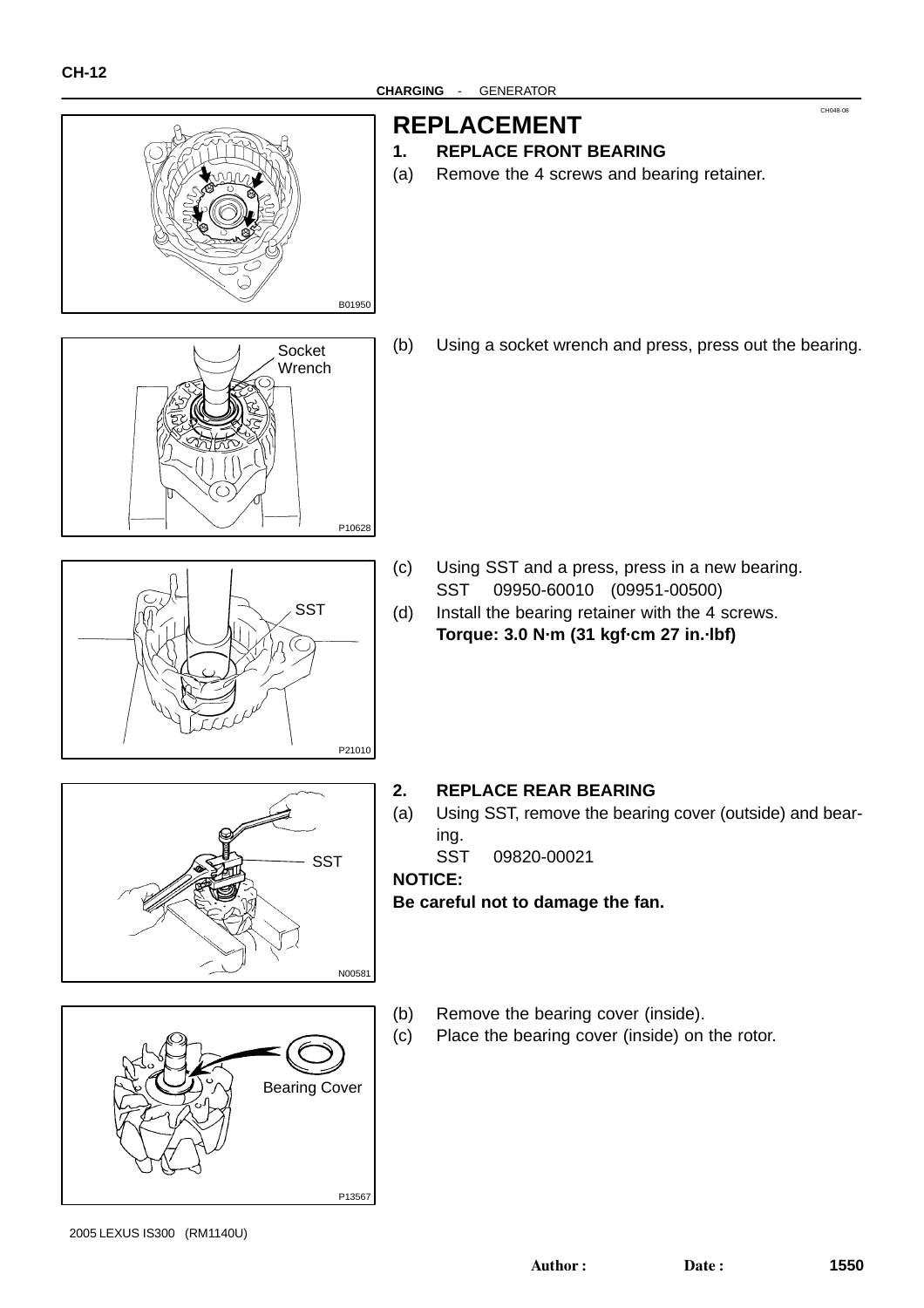

(d) Using SST and a press, press in a new bearing. SST 09820-00031

(e) Using SST, push in the bearing cover (outside). SST 09285-76010

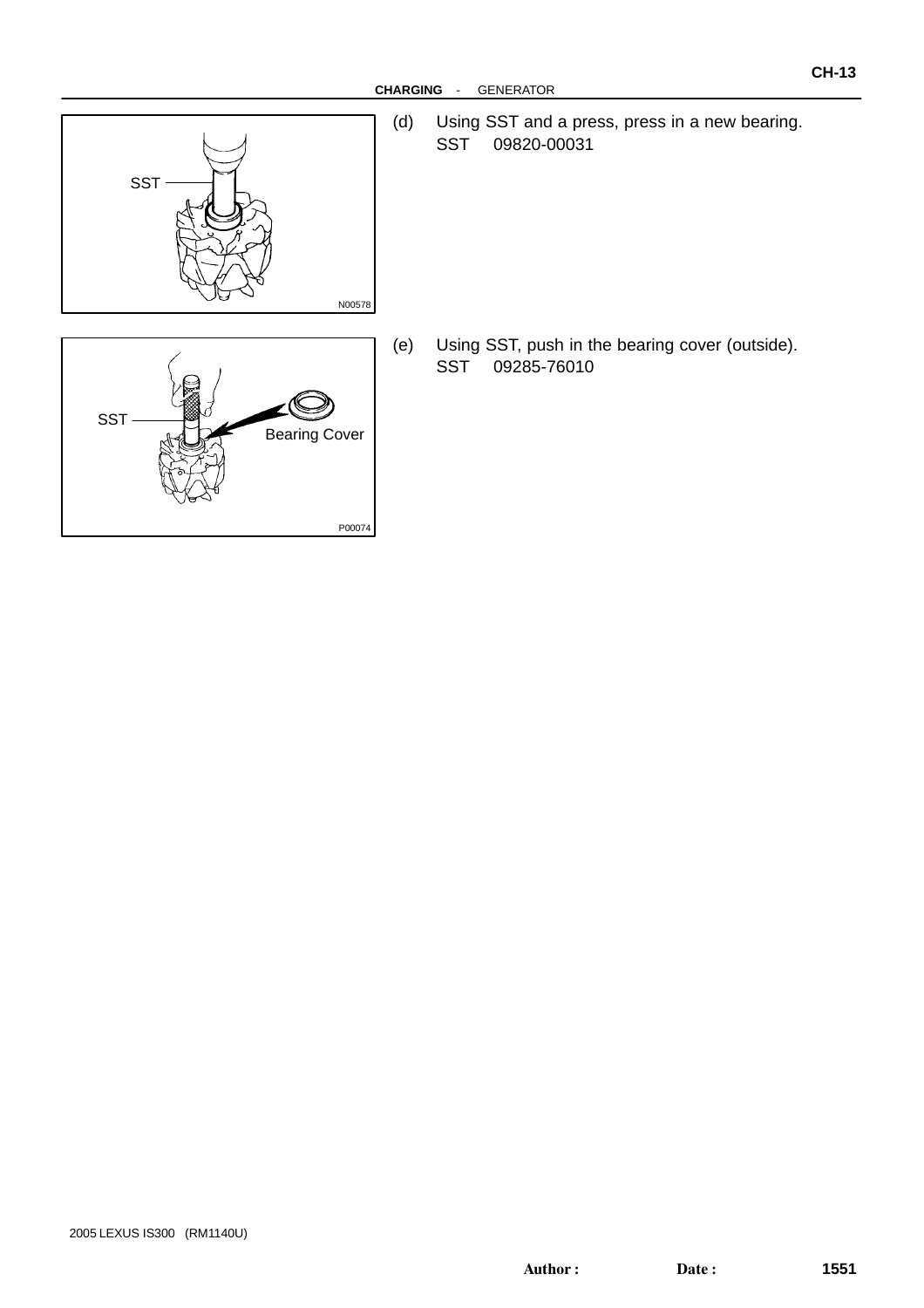

# **REASSEMBLY**

**1. PLACE DRIVE END FRAME ON PULLEY 2. INSTALL ROTOR TO DRIVE END FRAME**

P10637

#### **3. INSTALL RECTIFIER END FRAME**

(a) Place the generator washer on the rotor.

- B02022 29 mm Socket Wrench
- (b) Using a 29 mm socket wrench and press, slowly press in the rectifier end frame.
- Wire Clip W) B01648
- - (c) Install the 3 nuts. **Torque: 4.5 N·m (46 kgf·cm, 40 in.·lbf)** (d) Install the wire clip with the nut. **Torque: 5.4 N·m (55 kgf·cm, 48 in.·lbf)**



#### **4. INSTALL PULLEY**

- (a) Install the pulley to the rotor shaft by tightening the pulley nut by hand.
- (b) Hold SST (A) with a torque wrench, and tighten SST (B) clockwise to the specified torque. SST 09820-6301 1

**Torque: 39 N·m (400 kgf·cm, 29 ft·lbf)**

(c) Check that SST (A) is secured to the pulley shaft.

CH049-07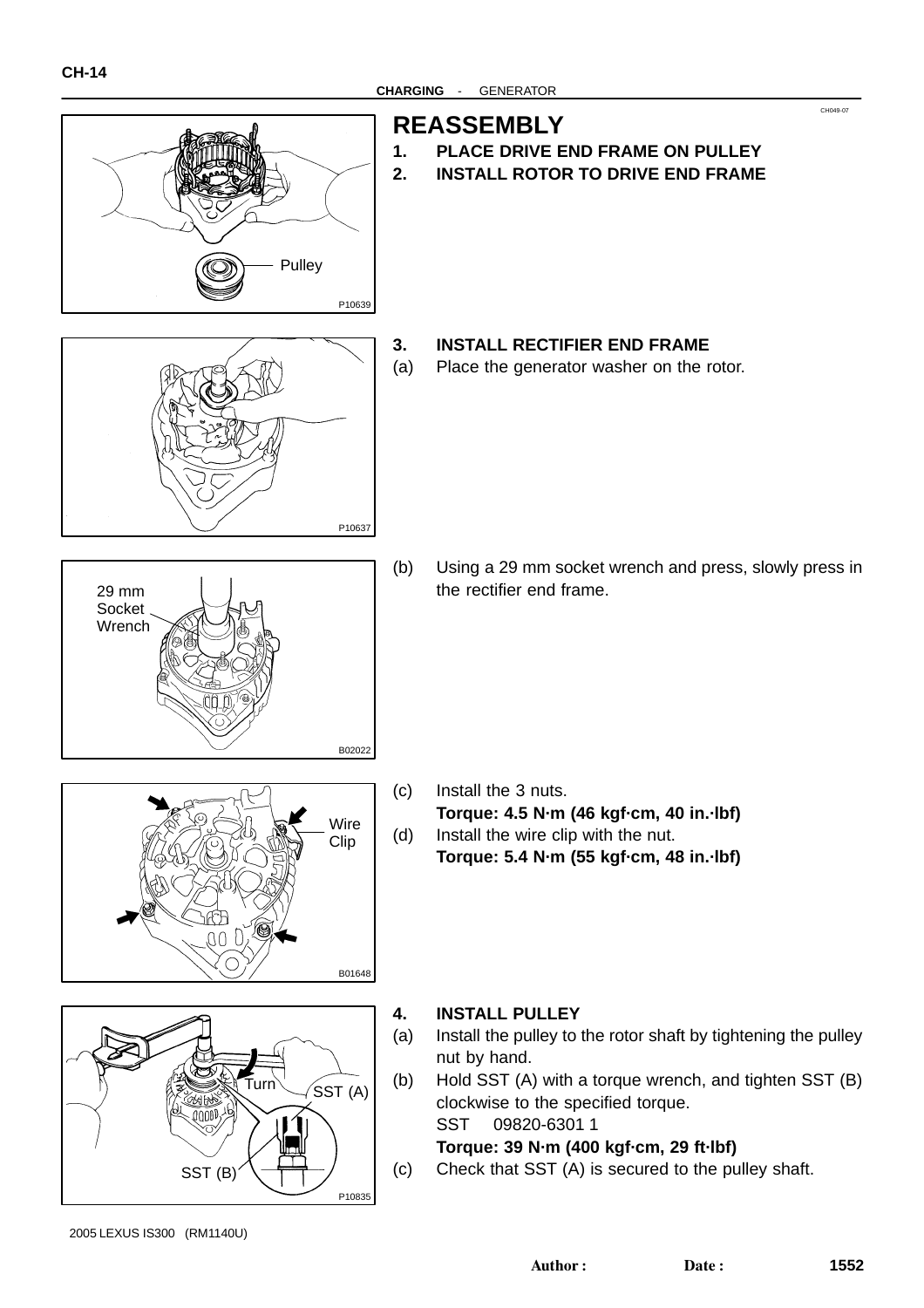

- (d) Mount SST (C) in a vise.
- (e) Insert SST (B) into SST (C), and attach the pulley nut to SST (C).
- (f) To torque the pulley nut, turn SST (A) in the direction shown in the illustration.

**Torque: 110.5 N·m (1,125 kgf·cm, 81 ft·lbf)** (g) Remove the generator from SST (C).

(h) Turn SST (B), and remove SST (A and B).





- **5. INSTALL RECTIFIER HOLDER**
- (a) Install the 4 rubber insulators on the lead wires.





(b) Install the rectifier holder while pushing it with the 4 screws. **Torque: 2.9 N·m (30 kgf·cm, 26 in.·lbf)**

- **6. INSTALL VOLTAGE REGULATOR AND BRUSH HOLD-ER**
- (a) Place the seal plate on the rectifier end frame.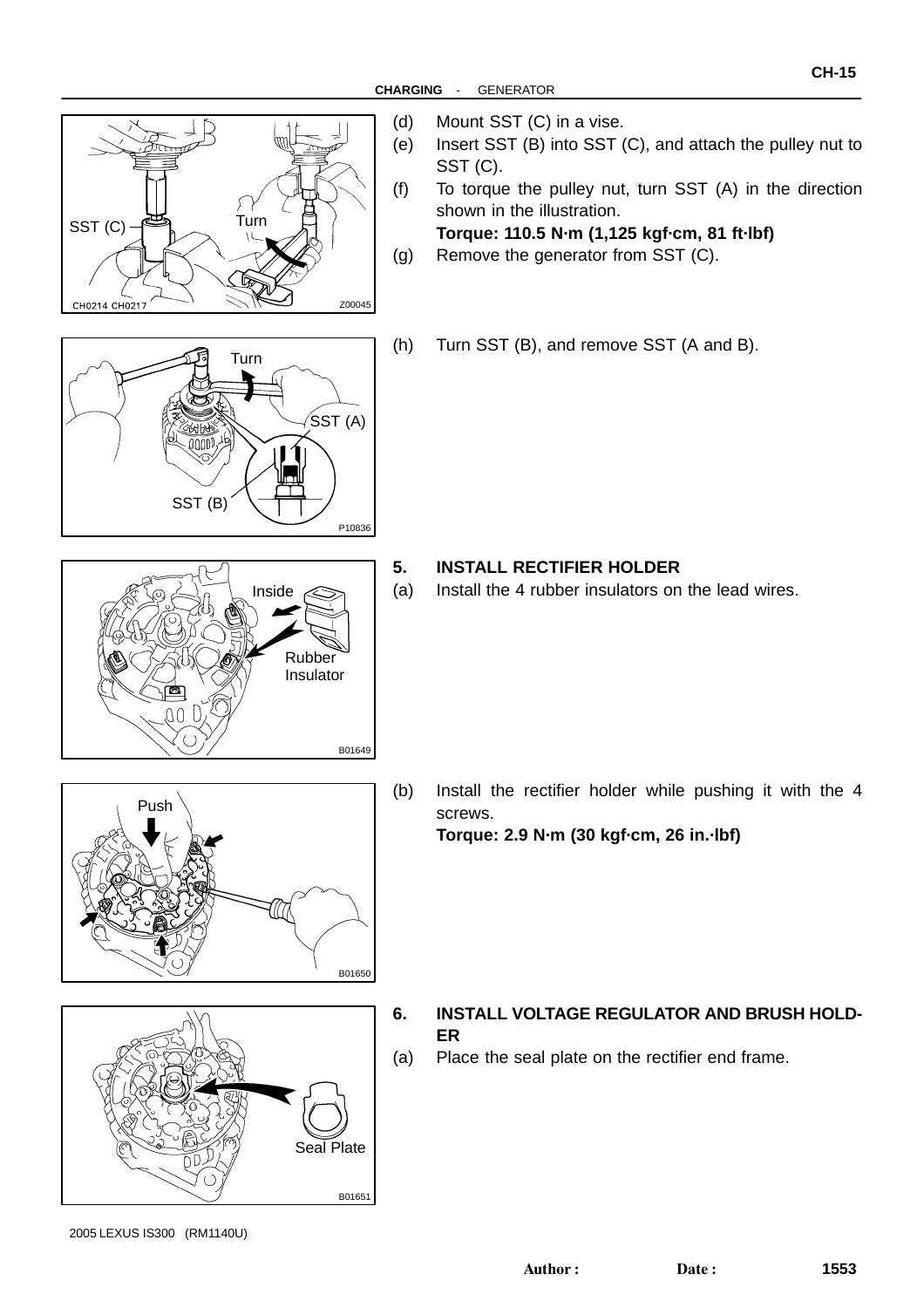

- Long Upward 4 Long B01652
- (b) Place the voltage regulator and brush holder on the rectifier end frame.

**NOTICE:**

- **Be careful of the holder installation direction.**
- (c) Install the 5 screws.
	- **Torque: 2.0 N·m (20 kgf·cm, 18 in.·lbf)**

#### **7. INSTALL REAR END COVER**

(a) Place the brush holder cover on the brush holder.



(b) Install the end cover and plate terminal with the bolt and 3 nuts.

**Torque:**

B01653

**4.4 N·m (45 kgf·cm, 39 in.·lbf) for nut 3.9 N·m (39 kgf·cm, 35 in.·lbf) for bolt**

- (c) Install the terminal insulator with the nut. **Torque: 6.5 N·m (67 kgf·cm, 58 in.·lbf)**
- **8. CHECK THAT ROTOR ROTATES SMOOTHLY**